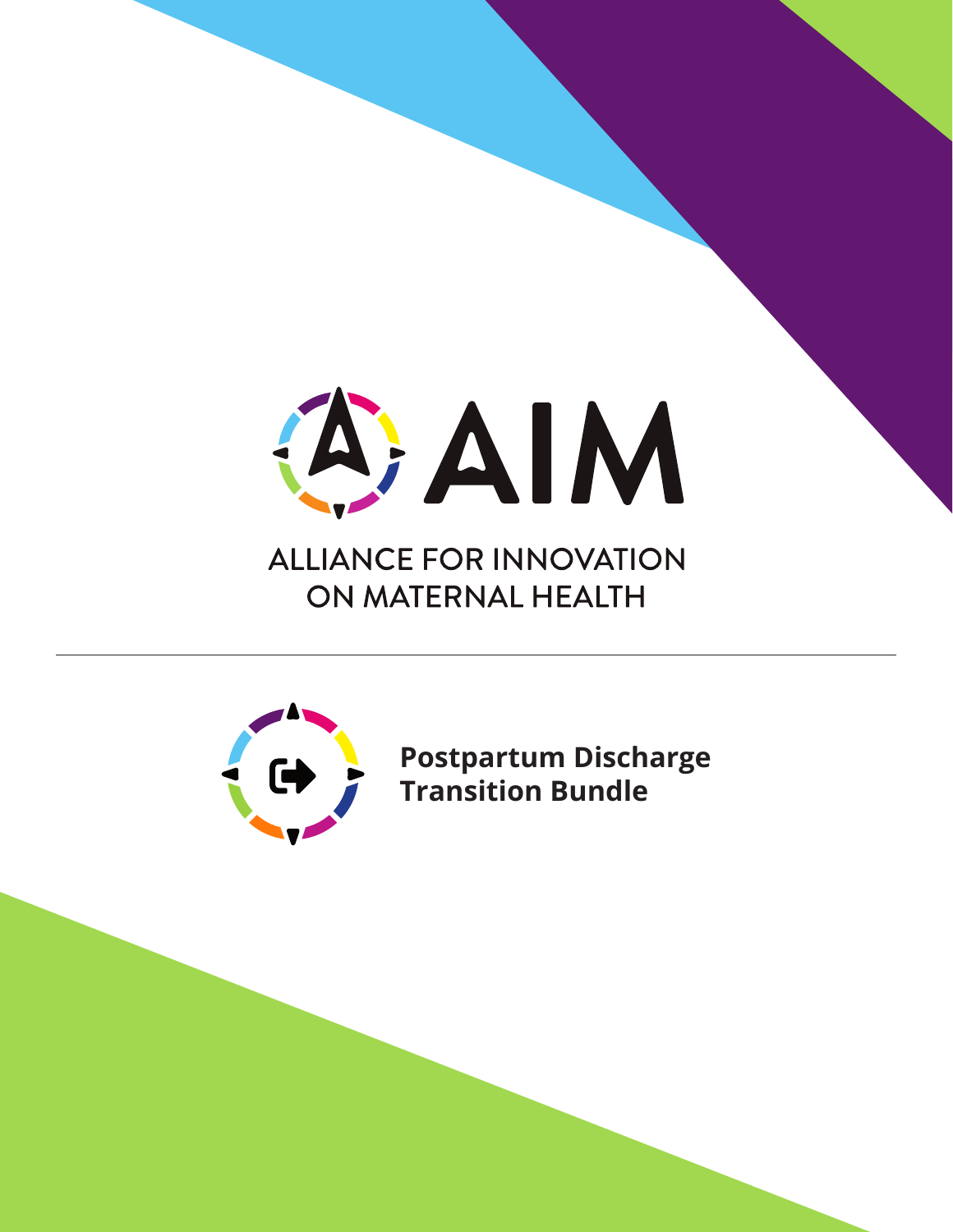

To address the postpartum period, specifically focusing on key transition periods, such as hospital discharge to outpatient obstetrical care and ongoing specialist care as needed.

To address the immediate postpartum period, specifically hospital discharge to outpatient obstetrical care, ongoing specialist care, and community supports and services.

While ideally all elements of a patient safety bundle would be implemented in all relevant settings, this may be aspirational for some settings based on capacity and resources. For this reason, elements that are considered foundational to addressing morbidity and mortality in the postpartum period are **bolded** below.

## **Readiness — Every Unit**

**Develop and maintain a set of referral resources and communication pathways between obstetric providers, community-based organizations, and state and public health agencies to enhance services and supports for pregnant and postpartum families.\*** 

**Establish a multidisciplinary care team to design coordinated clinical pathways for patient discharge and a standardized discharge summary form to give to all postpartum patients prior to discharge.**

Provide multidisciplinary staff education to clinicians and office staff on optimizing postpartum care, including why and how to screen for life-threatening postpartum complications.\*

Develop trauma-informed protocols and trainings to address health care team member biases to enhance quality of care.

Educate outpatient care setting staff on how to use a standardized discharge summary form to review patient data and ensure that recommendations made for outpatient follow-up and community services/resources have been carried out.

# **Recognition & Prevention — Every Patient**

**Establish a system for scheduling the postpartum care visit and needed immediate specialty care visit or contact (virtual or in-person visit) prior to discharge or within 24 hours of discharge.\***

**Screen each patient for postpartum risk factors and provide linkage to community services/ resources prior to discharge.\***

## **In all care environments assess and document if a patient presenting is pregnant or has been pregnant within the past year.**

Offer reproductive life planning discussions and resources, including access to a full range of contraceptive options in accordance with safe therapeutic regimens.\*

Facilitate and assure linkage to relevant services in outpatient settings for care identified for postpartum risk factors.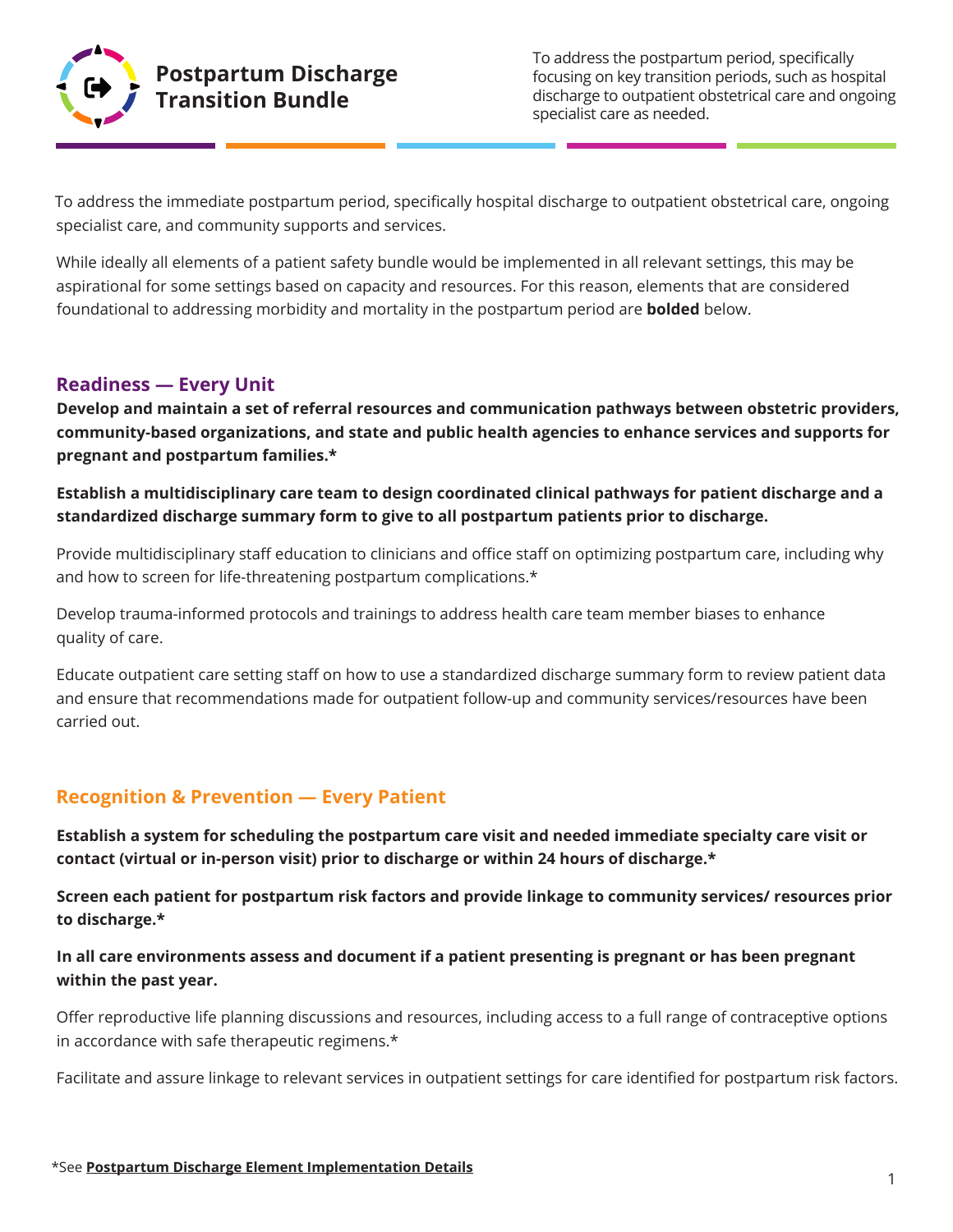

## **Response — Every Event**

**Provide patient education prior to discharge that includes life-threatening postpartum complications and early warning signs, including mental health conditions, in addition to individual patient-specific conditions, risks, and how to seek care.\***

**Provide each postpartum patient with a standardized discharge summary form that details key information from pregnancy and birth.\*** 

#### **Conduct a comprehensive postpartum visit.\***

Encourage the presence of a designated support person during all instances of care as desired, and particularly when teaching or education occurs.

Engage in dialogue with the postpartum patient around elements of postpartum self-care prior to discharge. \* Implement a multidisciplinary discharge process to provide a coordinated pathway for clinical postpartum discharge, which may include multidisciplinary rounding.

# **Reporting and Systems Learning — Every Unit**

**Convene inpatient and outpatient providers in an ongoing way to share successful strategies and identify opportunities for prevention of undesired outcomes in the postpartum period, including emergency and urgent care clinicians and staff.**

**Consider a multidisciplinary huddle for postpartum patients identified as higher-risk for complications to identify potential gaps or adjustments to the standardized discharge process.**

#### **Develop and systematically utilize a standard comprehensive postpartum visit template.**

Identify and monitor postpartum quality measures in all care settings.\*

Monitor data related to completed postpartum comprehensive visits in each office, with disaggregation by race and ethnicity at a minimum, to evaluate disparities in rate of follow-up visit completion.